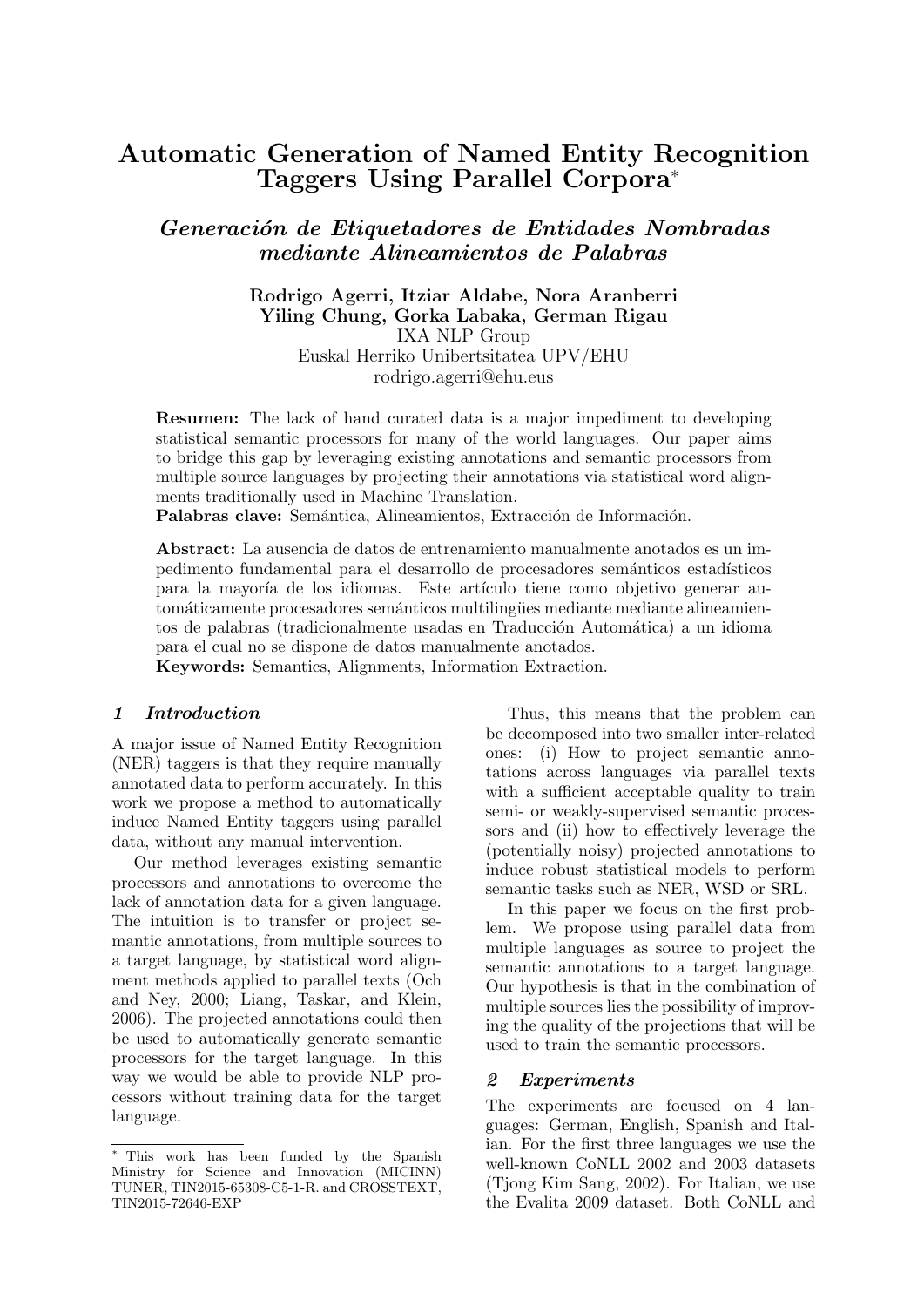| Training Data   English   German   Italian   Spanish |       |       |       |       |
|------------------------------------------------------|-------|-------|-------|-------|
| Gold                                                 | 65.08 | 49.87 | 65.82 | 58.75 |
| Projected                                            | 69.14 | 70.62 | 62.44 | 64.16 |

Table 1: Evaluating projected and gold-standard models on Europarl test.

Evalita annotate the three entity types (location, organization and person) that we will use to induce our training data. For parallel data we chose Europarl (Koehn, 2005), which was word-aligned using Giza++ (Och and Ney, 2000) and divided in a training and test set. The test set contains 800 sentences manually annotated using the three entity types and following the CoNLL 2002 and 2003 guidelines. Our method consists of the following four steps:

- 1. We train ixa-pipe-nerc (Agerri and Rigau, 2016) on the gold-standard training data from CoNLL and Evalita.
- 2. The Europarl training data for each language is tagged with the gold-standard trained models.
- 3. We project the automatic tagged named entities from three source languages to a fourth target language.
- 4. ixa-pipe-nerc is then trained on the induced training data via projection across languages obtaining a NER tagger which is fully automatically generated.

The projection of the named entity annotations using parallel data uses both the automatically obtained named entity and word alignments from the Europarl training set. Firstly, given a word in a sentence of the target language, we obtain the aligned words and their named entity class in the three source languages. Next, the named entity tags of target language are projected based on the candidates collected from the three source languages. For the first version of our projection system we aim at high precision, so we developed a strict-match projection algorithm that considers at least two or three alignment agreements among three source languages to determine the final tag for target language. If that agreement is not reached, we use a back-off named entity tag obtained from computing the most frequent tag for that token in Wikiner, a large automatically annotated corpora (Nothman et al., 2013).

As we have already mentioned, we compare the gold-trained models with the automatically induced ones on our Europarl goldstandard. This evaluation allows to understand if our method produces as good results as the models trained on gold standard, albeit out-of-domain, data. The F1 results in Table 1 show that the automatically trained models outperform the models trained on gold-standard data except for Italian. Furthermore, our automatically obtained models are particularly good in terms of precision, which means that our strict match projection algorithm is very strict, and only projects named entities when it is quite sure. Thus, for English the precision results are 6 points higher, 22 points for Spanish and 6 points for German.

# 3 Concluding Remarks

We train the same tagger on the automatically created training data and on out-ofdomain gold-standard annotated data. Our evaluation shows that the automatic generated model outperforms the gold-standard trained model in an in-domain evaluation. Our work shows how to automatically induce training data using parallel data without manual intervention. This method allows to generate named entity taggers for a given language when no manually data is available. Furthermore, our method can be applied to generate annotations for other semantic tasks, such as Semantic Role Labeling or Supersense tagging.

Future work includes evaluating both gold-trained and projected models on out-ofdomain data using the MEANTIME corpus (Minard et al., 2016). After all, NER taggers are usually used to tag out-of-domain data, so if our automatically generated models were to be at least as good as the models trained on gold-standard out-of-domain data, that would mean that for out-of-domain use our method would be a convenient solution to obtain general semantic processors without manual intervention.